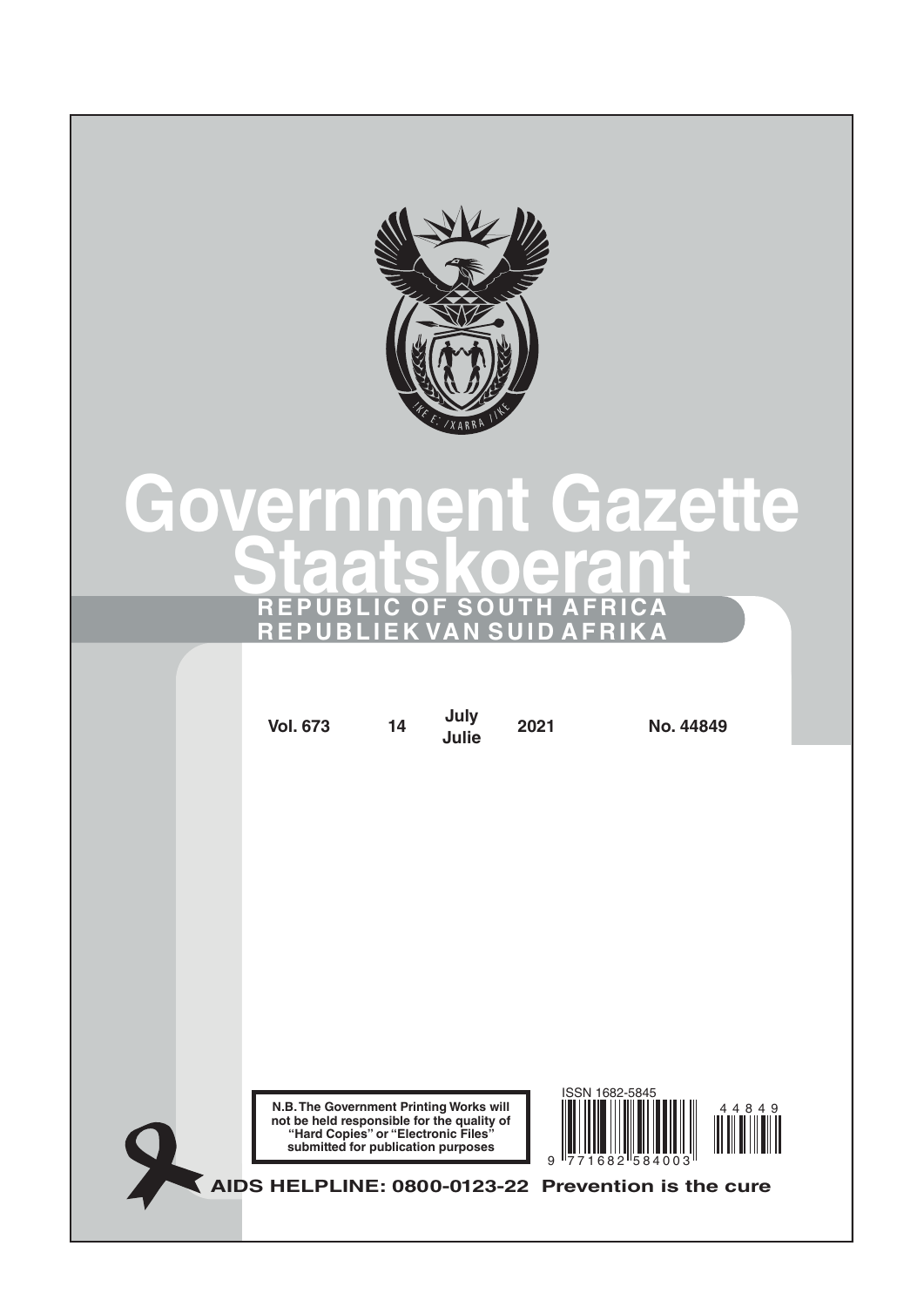### **IMPORTANT NOTICE:**

**The GovernmenT PrinTinG Works Will noT be held resPonsible for any errors ThaT miGhT occur due To The submission of incomPleTe / incorrecT / illeGible coPy.**

**no fuTure queries Will be handled in connecTion WiTh The above.**

#### **Contents**

| No. |                                                       | Gazette<br>No. | Page<br>No. |
|-----|-------------------------------------------------------|----------------|-------------|
|     | <b>GOVERNMENT NOTICES • GOEWERMENTSKENNISGEWINGS</b>  |                |             |
|     | Defence, Department of / Verdediging, Departement van |                |             |
| 613 |                                                       | 44849          |             |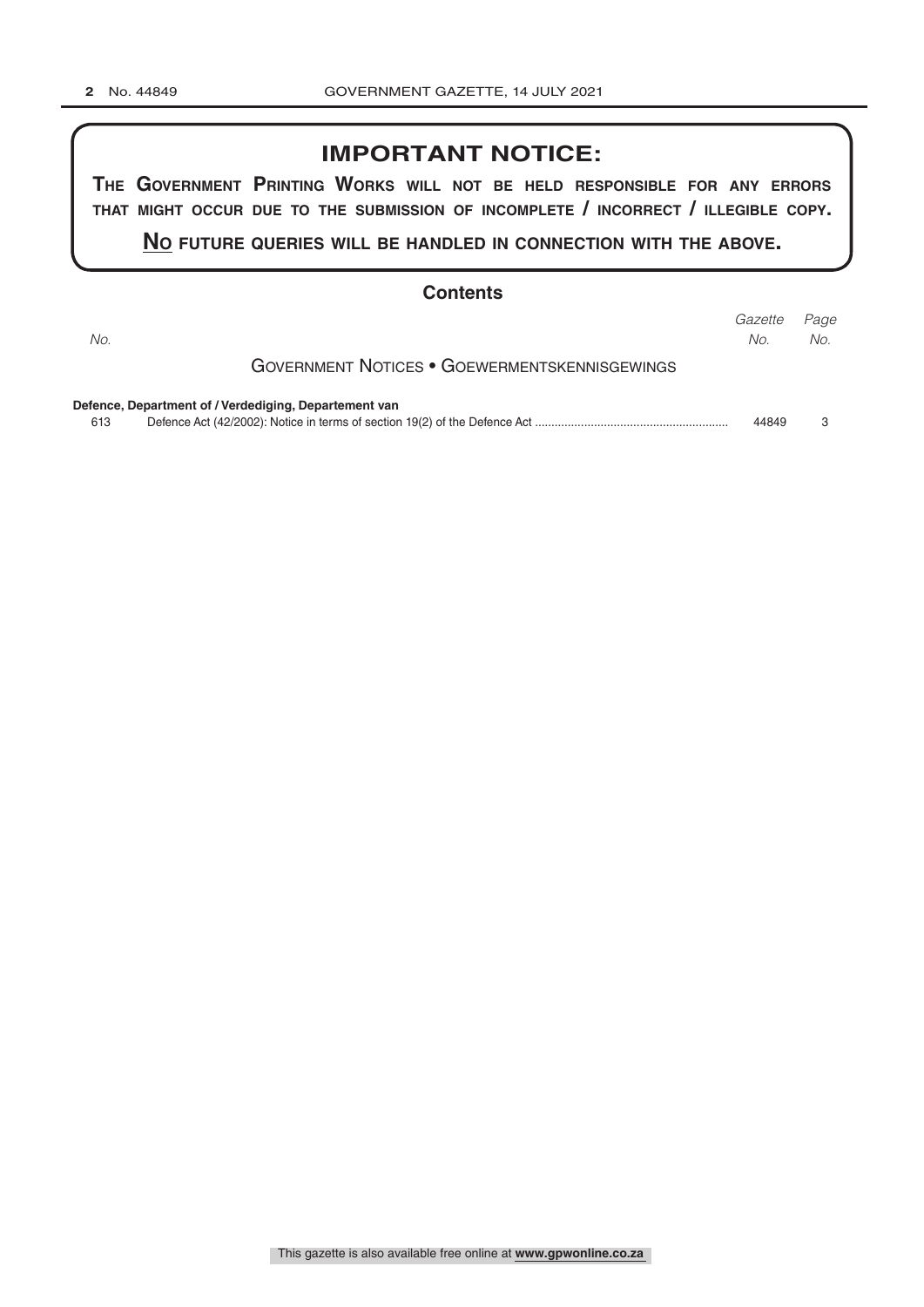## Government Notices • Goewermentskennisgewings

#### **DEPARTMENT OF DEFENCE**

**NO. 613 14 July 2021**



#### **MINISTRY OF DEFENCE AND MILITARY VETERANS REPUBLIC OF SOUTH AFRICA**

#### **CODE OF CONDUCT: OP PROSPER FROM 12 JULY 2021- 12 OCTOBER 2021**

**THE EMPLOYMENT OF THE SOUTH AFRICAN NATIONAL DEFENCE FORCE FOR SERVICE IN COOPERATION WITH THE SOUTH AFRICAN POLICE SERVICE IN THE PREVENTION OF CRIME AND MAINTENANCE AND PRESERVATION OF LAW AND ORDER IN THE REPUBLIC OF SOUTH AFRICA FOR OPERATION PROSPER FROM 12 JULY 2021 – 12 OCTOBER 2021**

1. In addition to the Code of Conduct for uniformed members of the South African National Defence Force (SANDF) and for the purposes of Operation PROSPER deployed members must at all times adhere to the mission specific Code of Conduct for the duration of the Operation**.**

#### **MANDATE**

2. Operation PROSPER is authorised in terms of section 201(2)(a) of the Constitution of Republic of South Africa, 1996 read with section 19 of the Defence Act, Act 42 of 2002. In terms of the aforementioned sections the South African National Defence Force (SANDF) is authorised for service in cooperation with the South African Police Service (SAPS) in the prevention and combating of crime and maintenance and preservation of law and order in the Republic of South Africa with specific reference to declared hotspot areas and restricted to:

- a. Roadblocks and Vehicle Control Points (VCPs).
- b. Patrols.
- c. Preserve life and protect property.
- d. Protection of National key points.
- e. Ensure freedom of movement of own Forces.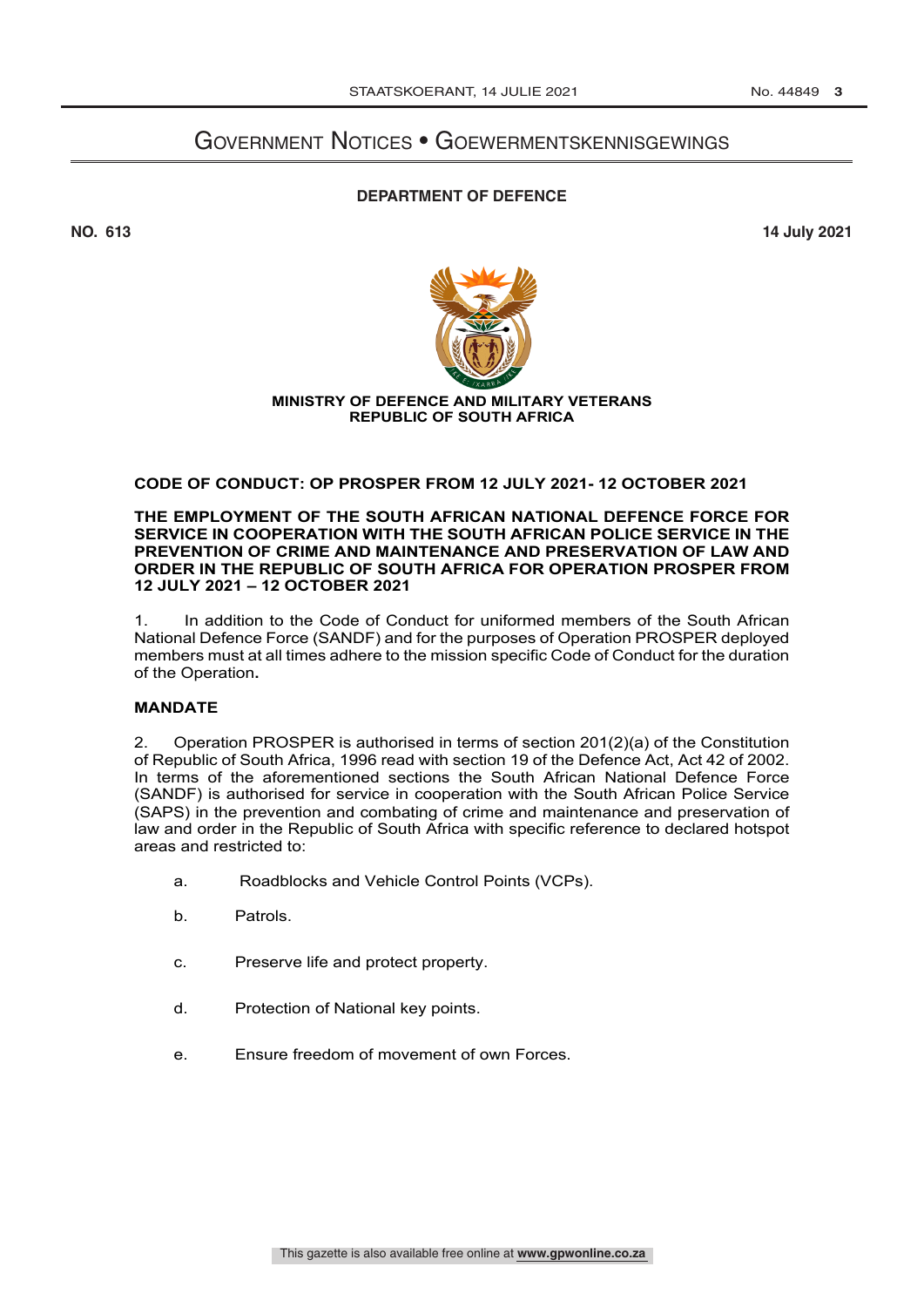- f. Cordon and searches.
- g. Fire fighting.
- h. Airborne command and control.
- i. Trooping.
- j. Road clearance.
- k. Escort duties.
- l. Air transportation of SAPS.
- m. Casevac.

3. The guidelines are drawn up to assist Units and/or FSEs of the SANDF deployed on Op PROSPER in fulfilment of the mandate. These guidelines are applicable for the full duration of the Operation in order to ensure effective command and control, legal compliance and legitimacy. Tactical commanders are, however, allowed to issue specific guidelines/instructions/orders for their specific area of responsibilities in line with these Guidelines. Any material deviations must be approved by CJ Ops.

#### **GENERAL PRINCIPLES**

4. Upholding and enforcement of the law within the Republic remains the primary responsibility of the SAPS. When the SANDF is employed in cooperation with the SAPS, SANDF members have the same powers and authority as the SAPS, excluding the investigation of crime. Notwithstanding this, SANDF members may perform tasks and duties they are adequately trained and equipped for.

#### **PROCEDURES**

5. The SANDF's cooperation with SAPS is limited to protection of life and property during crime combating operations.

- a. Road blockages/Public Unrest and/or Looting
	- i. Protect the SAPS while they manage the situation.
	- ii. Assist the SAPS to remove blockages only when it is safe to do so.
	- iii. Where possible, record events either in writing or by means of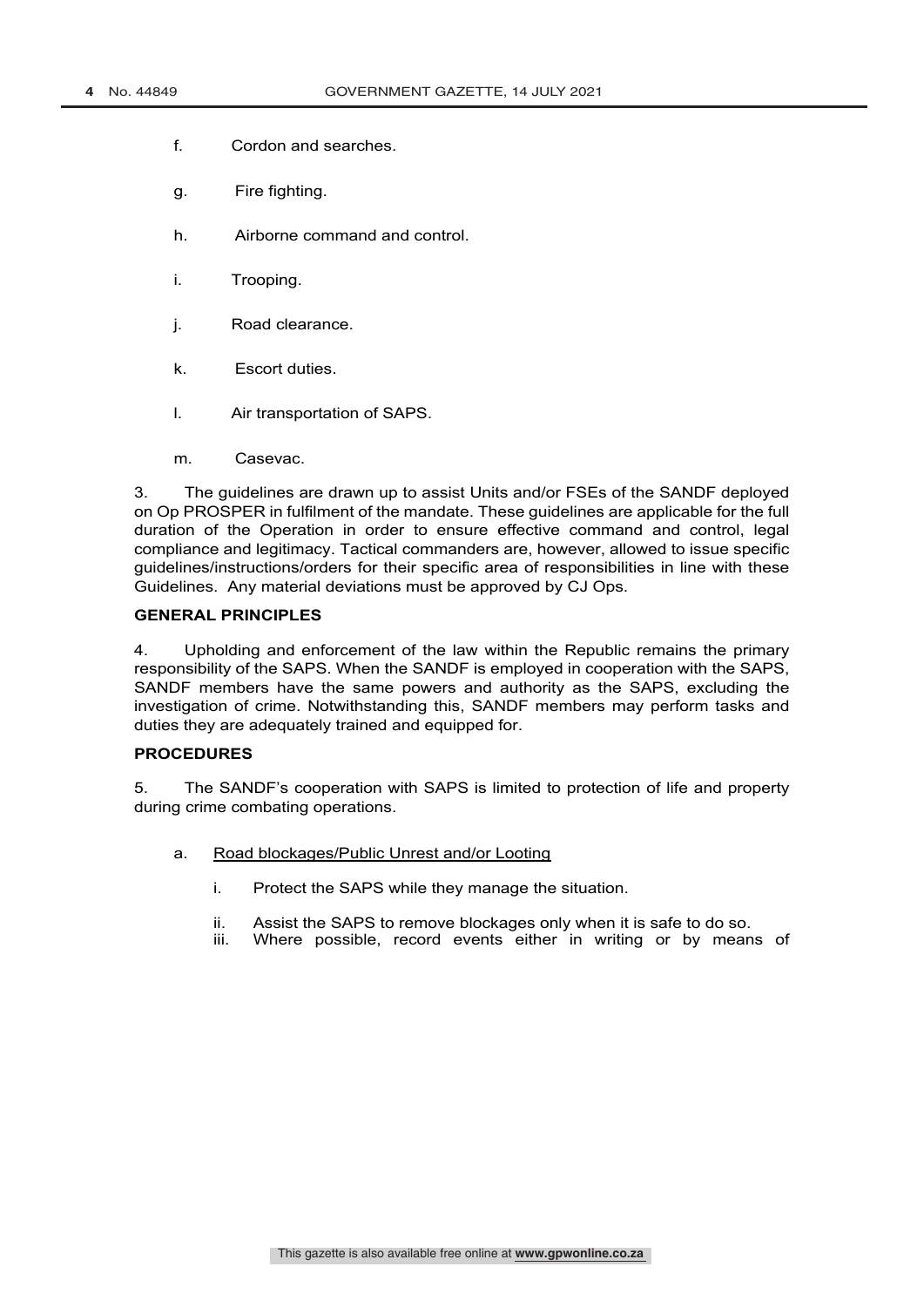video/audio recordings.

- iv. Do not fire warning shots.
- v. Exercise personal restraint and do not assault members of the public.
- vi. Use less than lethal ammunition where possible.
- b. Roadblocks, Vehicle Control Points (VCPs) and Cordons
	- i. SAPS are responsible for establishing roadblocks/VCPs and cordons.
	- ii. Protect the SAPS while they conduct the operation.
	- iii. Positioning of early warning groups.
	- iv. Provision of guarding duties to the SAPS in the event of arrested persons.
- c. Provocation/Insults and Disrespect
	- i. Exercise a high tolerance level to provocation/insults and/or disrespect aimed at you or SAPS members.
	- ii. Warn civilians to cease with such behavior.
	- iii. Do not assault civilians.
	- iv. Do not run away when attacked by civilians.

#### **YOUR CONDUCT MAY NOT DAMAGE THE IMAGE OF THE SANDF**

6. During the above mentioned activities members of the SANDF must always treat the public with respect and human dignity and exercise a high level of tolerance and restraint.

7. SANDF members are no permitted to make any unauthorised statements to either the public or the media.

8. Any statements required for the purposes of an investigation by the SAPS must be given after consultation with and in the presence of a Military Legal Practitioner.

9. Do not use foul language when communicating with the media or civilians.

#### **GENERAL FORCE PROTECTION**

10. SANDF members have an inherent right to self-defence.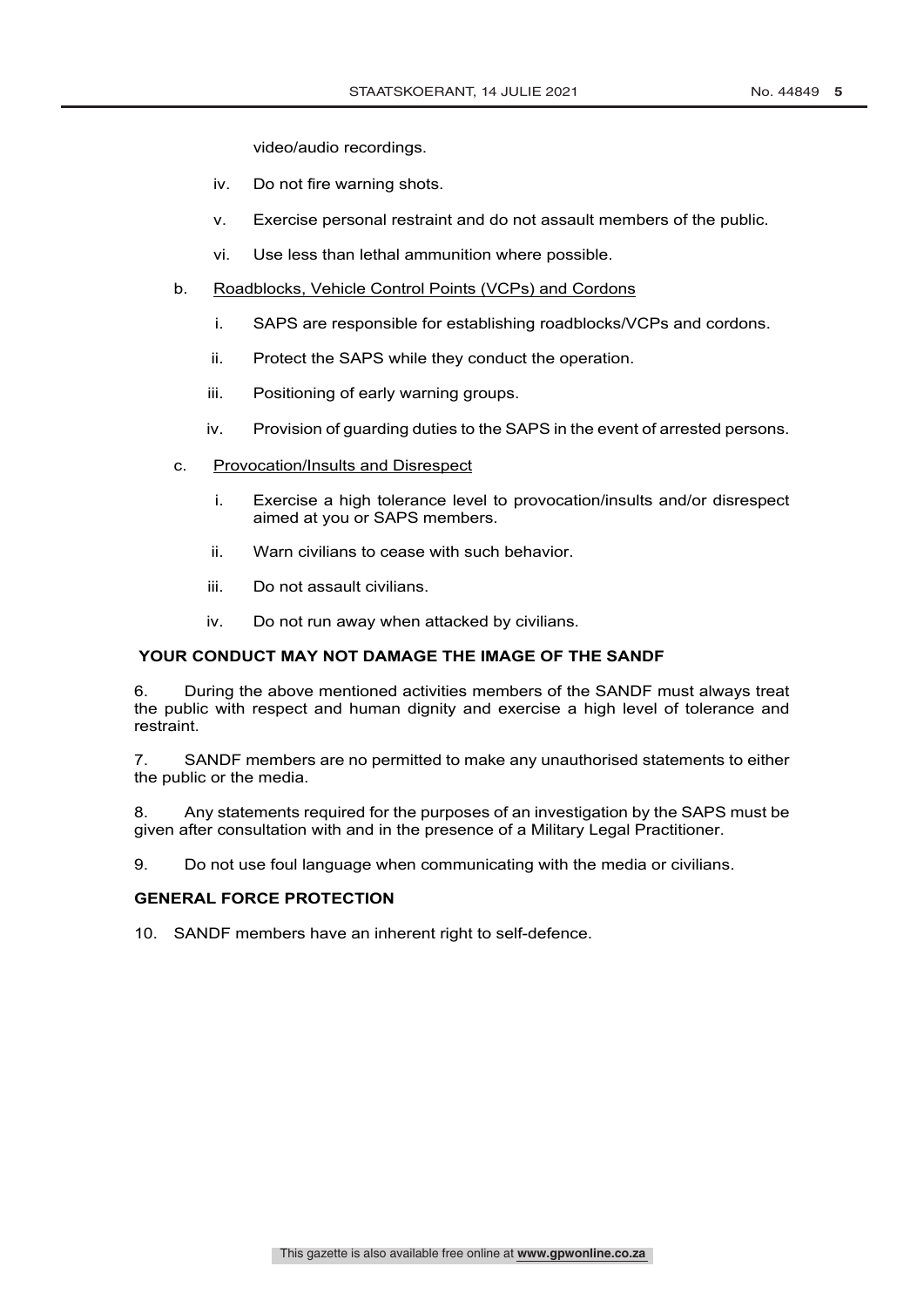11. This **right to self-defence** may be exercised to defend oneself, other members, prime mission equipment (PME), property, SAPS members and any member of the public **where life is threatened and/or where there is an imminent threat of serious injury or destruction of property**. Where there have been life firing it must be reported and recorded within reasonable time, the report to include the place, how many rounds were fired and the outcome of the action in self-defence.

12. The firing of warning shots is prohibited.

13. The principal of minimum force should always be applied, whilst keeping in mind that minimum force will depend on the weapon issued to the deployed forces.

14. All incidents must be reported as soon as possible to the relevant authority via the normal chain of command.

15. Mission objectives must be kept in mind when determining the amount of force that would be required to ensure a successful mission.

#### **COVID-19 CONTAINMENT MEASURES**

16. All SANDF members are to practice the following measures to contain the spread of the Covid-19 virus:

- a. Wash your hands with soap and water for at least 20 seconds regularly.
- b. Use an alcohol based hand sanitiser if no soap and water is available and encourages others to do the same.
- c. Maintain social distancing of at least 1,5 to 2 meters and encourage others to do the same.
- d. Wear your surgical/medical or cloth mask covering both the nose and the mouth and encourage others to do the same.
- e. Report signs and symptoms of Covid-19 immediately to the nearest SAMHS facility or other medical facility.
- f. Maintain a clean living and working area by regular sanitizing work areas, frequently used areas and equipment.
- g. Adhere to isolation and/or quarantine measures as prescribed by SAMHS or civilian health institutions.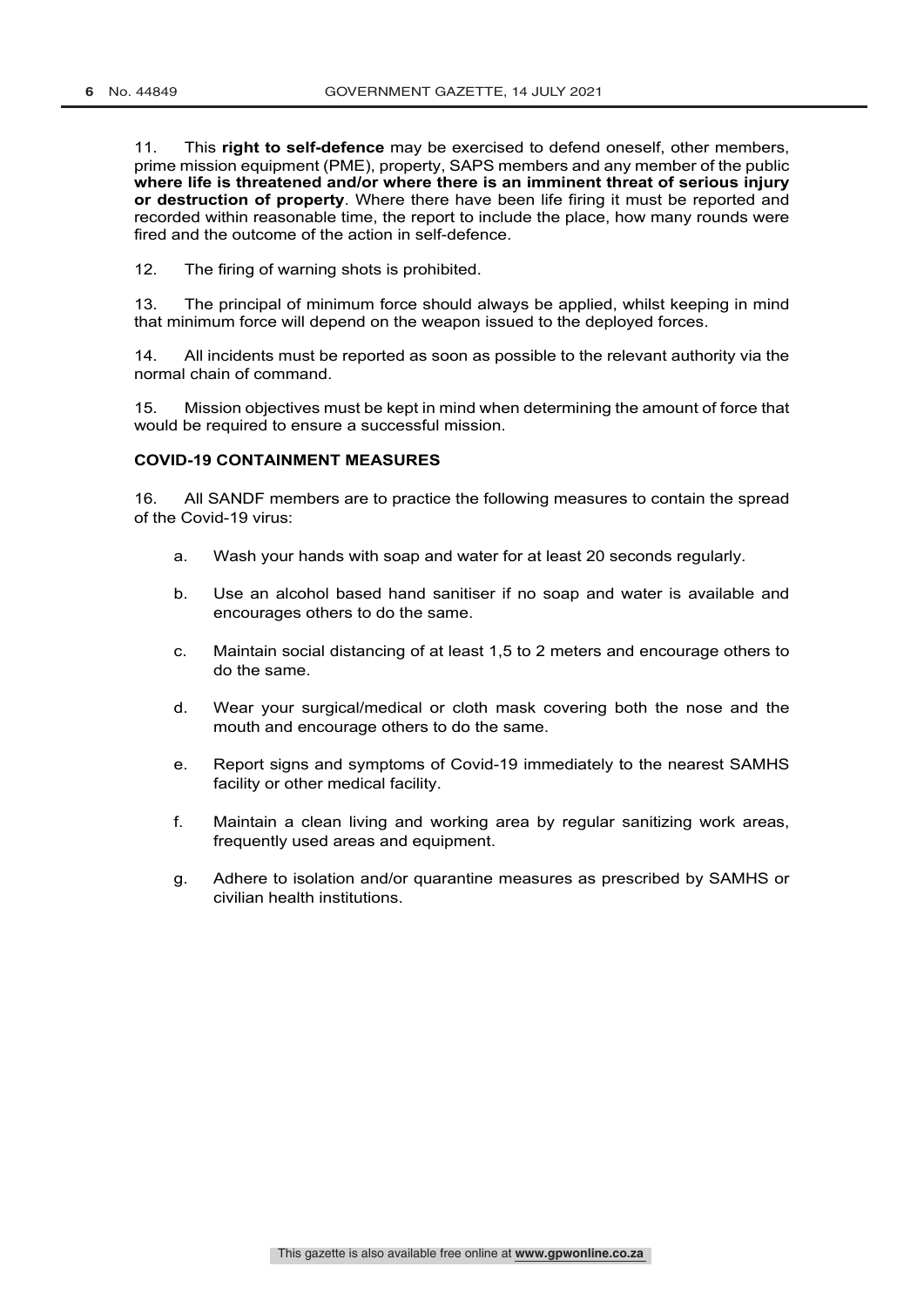- h. Report contact with Covid 19 positive persons.
- 17. The Code of Conduct will be amended as of when the situation develop.

Note: **SAMHS Covid-19 Hot-line: 0800 027 028 National Covid-19 Hot-line: 0800 029 999**